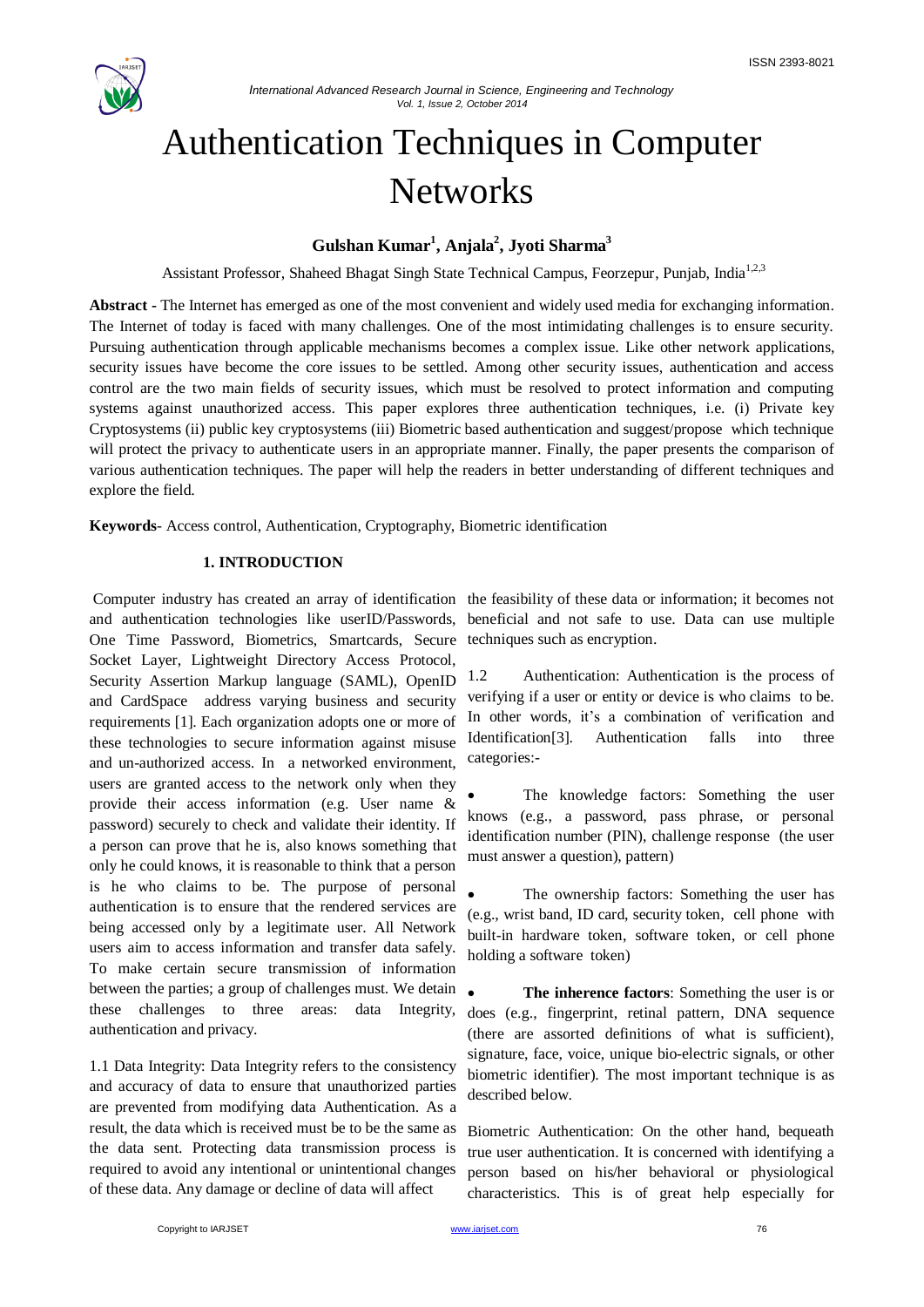

signature and keystroke analysis, whereas physiological can lead to many problems: users must remember biometric uses face, ear, finger-print, voice, finger passwords for many servers, administrators need to geometry, palms, hand veins, hand geometry, iris matching and recently brain waves are used exclusively.

**1.3 Privacy:** Privacy refers to secure and valuable data which should not be available unless the parties concerned are allowed to do so. Many techniques can be used to maintain and improve user privacy such as cryptography techniques, passwords and firewalls. In an unsecure situation, it is easy to break through privacy in several these servers centrally ways.

## **2. NEED AUTHENTICATION**

Most organizations used their first Web applications to offer generally available information over the public Internet, intranets, and extranets. Successfully managing and securing corporate Web resources has become a more complex challenge as Web use has matured. Organizations that need their employees to access their intranets remotely through the Internet, or that want to automate their supply chains through extranets, should consider the security and management concerns that are unique to these situations.

To take advantage of the Internet, organizations are providing Web-based access to confidential information. With these configurations, internal and external users with varying needs and permissions should be able to access different resources maintained in the corporate intranetand users should be able to access only information for which they are authorized. Adding to the complexity of the problem, few organizations have the luxury of building their information systems from scratch. Most companies need tools that can blend new technology with their existing systems to provide security to all resources and applications accessed through the Web.

There are several key requirements that should be met in order to manage information securely on a corporate intranet. First, the identity of an individual wishing to  $\bullet$ is the process of verifying that a requester has been issued a unique identifier and knows the secret (for example, a password or PIN) that is associated with that identifier.

This process is complicated when employees or business partners access information from multiple computers and, often, from remote locations over the Internet. Users should be able to authenticate from a Web browser or a wireless device (cell phone or PDA), with no client software requirements. In addition, there are often hundreds of Web servers in a large enterprise, and users

illiterates. Behaviors biometric can be gait, speech, need access privileges for each server they access. This manage the access controls for each individual server, and many separate entries must be added or removed when a user's access privileges change or when employees join or leave the company. As shown in the figure below, a central location that maintains security policy offers a solution that:

• Lets the organization manage access controls for all of

- Presents users with a single sign-on to the Web space
- Greatly simplifies security management

Enhances the user's experience and increases productivity.

### **3. AUTHENTICATION PROCEDURE I**

 Authentication is the process which allows a sender and receiver of information to validate each other. If the sender and receiver of information cannot properly authenticate each other, there is no trust in the activities or information provided by either party. Authentication can involve highly complex and secure methods or can be very simple. The simplest form of authentication is the transmission of a shared password between entities wishing to authenticate each other.

#### **4. BASIC CONCEPTS**

Before delving into authentication techniques used so for, it will be useful to establish some basic definitions here.

 AUTHENTICATION: Authentication means enabling the network to only admit the authorized users to have access to its resources. It provides the way where the claimed identifier is verified by the access control mechanisms through some means.

access the intranet should be authenticated. Authentication mechanisms and policies are established that restrict ACCESS CONTROL: The discipline in which access to the computer resources only to correct users.

> IDENTIFICATION: It is a way where a resource claims (or is identified through other means) a specific and unique identifier.

> AUTHORIZATION: Which determines the privileges associated with authenticated identity.

Copyright to IARJSET **www.iariset.com www.iariset.com 17**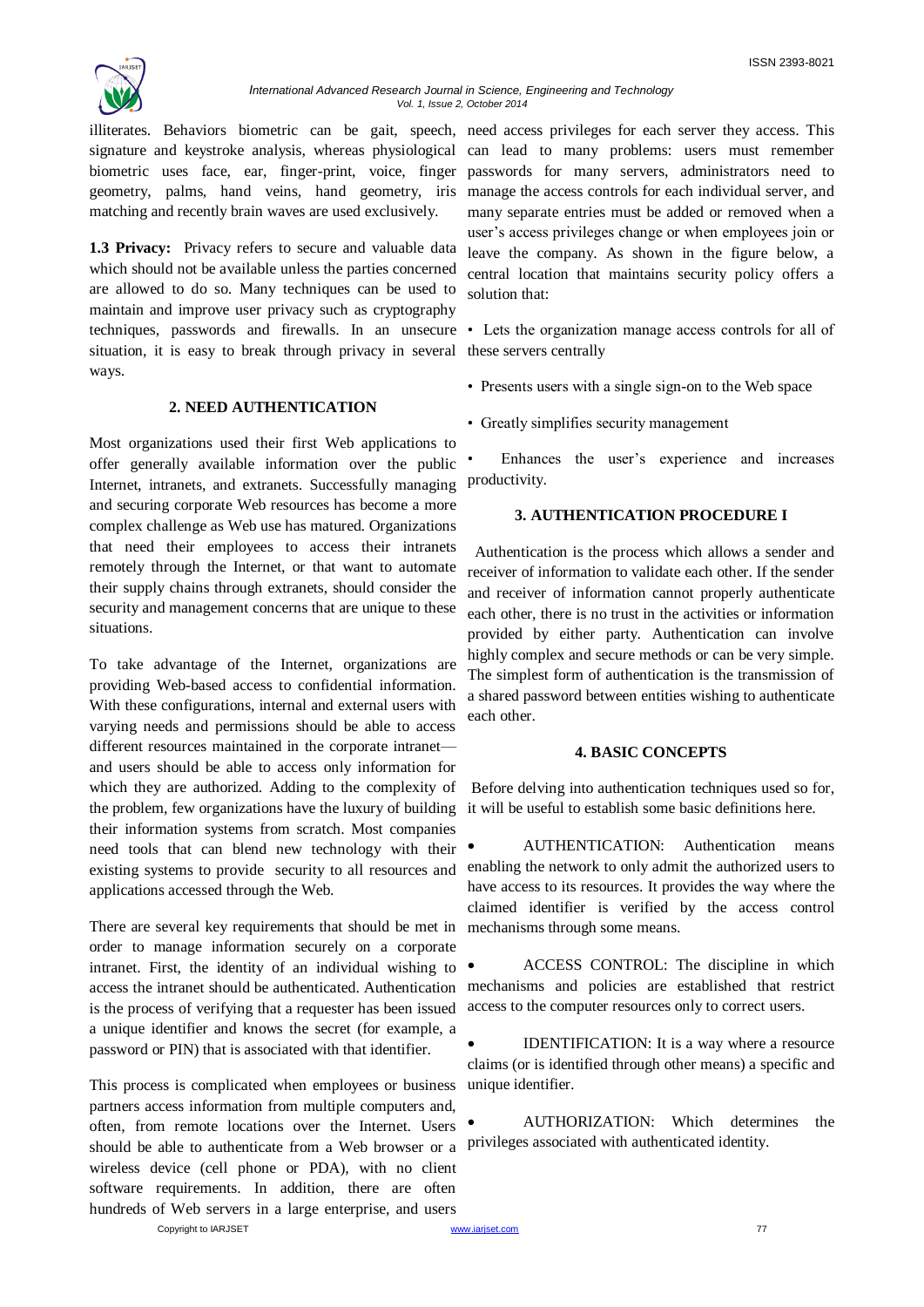

*International Advanced Research Journal in Science, Engineering and Technology Vol. 1, Issue 2, October 2014*

data, services and resources against misuse by un-security). authorized users.

 PRIVACY: The ability of a system to protect the related to the exchange of keys. Symmetric encryption is identity and location of its users from un-authorized based on the exchange of a secret (keys). disclosure.

 SMART CARD: A small pocket sized plastic card used to make payments and store personal information and which can be read when connected to the computer system. It is widely used a hardware token in financial transaction systems, especially in Internet based.

 E-VOTING: E-voting is also known as Electronic Voting, an electronic means of casting a vote and electronic means of counting votes. It can involve transmission of ballots and votes via telephone's private computer network or the Internet.

## **5. AUTHENTICATION PROCEDURE II**

 Authentication is the process which allows a sender and receiver of information to validate each other. If the sender and receiver of information cannot properly authenticate each other, there is no trust in the activities or information provided by either party. Authentication can involve highly complex and secure methods or can be very simple [9]. The simplest form of authentication is the transmission of a shared password between entities wishing to authenticate each other.

## **6. AUTHENTICATION TECHNIQUES**

Cryptography provides an easy way for the transmitter and receiver to define a subset of valid messages that the transmitter can construct and the receiver can verify [10].

Two types of cryptosystems are available:-

i) Private key cryptosystems

technique that complements the two cryptographic properties: methods is

#### iii) Biometric Systems

**6.1.Private Key cryptosystems:** Symmetric encryption (also called private-key encryption or secret-key given hash encryption) involves using the same key for encryption and decryption. Encryption involves applying an operation  $\bullet$ (an algorithm) to the data to be encrypted using the private changing the hash key to make them unintelligible. The slightest algorithm (such as an exclusive OR) can make the system nearly

SECURITY: The ability of a system to protect tamper proof (there being so such thing as absolute

The main disadvantage of a secret-key cryptosystem is

**6.2.Public-key cryptosystems:** Public-key cryptosystems also known as asymmetric cryptography is a class of cryptographic algorithms which requires two separate keys, one of which is secret (or private) and one of which is public. Although different, the two parts of this key pair are mathematically linked. The public key is used to encrypt plaintext or to verify a digital signature; whereas the private key is used to decrypt cipher text or to create a digital signature. The term "asymmetric" from the use of different keys to perform these opposite functions, each the inverse of the other – as contrasted with conventional ("symmetric") cryptography which relies on the same key to perform both.

 **Digital signatures:** Digital signatures in which a message is signed with the sender's private key and can be verified by anyone who has access to the sender's public key. This verification proves that the sender had access to the private key, and therefore is likely to be the person associated with the public key. This also ensures that the message has not been tampered with, as any manipulation of the message will result in changes to the encoded message digest, which otherwise remains unchanged between the sender and receiver.

 **Hash Functions:** A cryptographic hash function is a hash function which is considered practically impossible to invert, that is, to recreate the input data from its hash value alone. These one-way hash functions have been called "the workhorses of modern cryptography". The input data are often called the message, and the hash value is often called the message digest or simply the digest.

ii) Public key cryptosystems: A more traditional The ideal cryptographic hash function has four main

 It is easy to compute the hash value for any given message

It is infeasible to generate a message that has a

It is infeasible to modify a message without

 It is infeasible to find two different messages with the same hash.